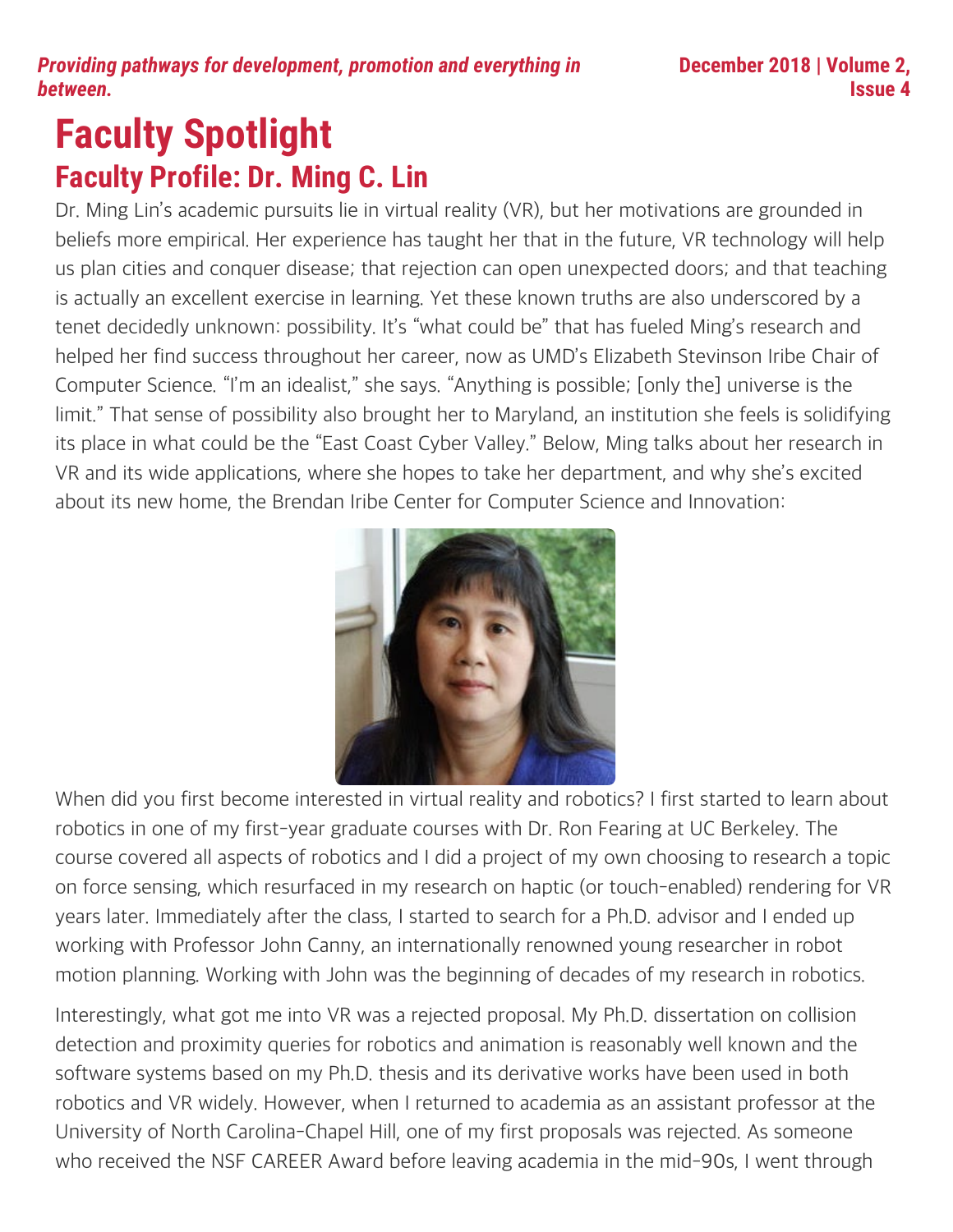some "soul-searching" and decided to extend my earlier work in a rather ambitious direction to design new algorithms for haptic rendering in VR. My next few proposals on haptics supported by NSF were successful and helped me launched my research in haptics and VR.

When people think of virtual reality, the first thing that often comes to mind is entertainment, such as video games. Yet your research has helped to significantly expand the application and understanding of VR. Where do you see it making novel impacts? I have always believed that the success of VR depends on the "killer apps" that millions will adopt to realize its potential. VR offers infinite possibilities for us to explore, to experiment, to create, to design, to imagine, and to experience through a "digital reality" – either based on the real or imaginary world. Many people focus on the visual aspect of VR, which is understandable, given that vision tends to dominate other senses. However, for a truly immersive "ultimate display" like VR, it should engage as many senses as possible: sight, touch, sound, smell, and taste. The multi-modal experience offered by VR is one aspect that differentiates it from other technologies. But to enable us to go beyond 'reliving' an experience, to ponder "what if", and to search through many other possibilities, VR needs to and can examine and evaluate these different "alternative realities." That is the power of VR.

My research explores the applications of VR for creating smarter cities, practicing virtual procedures and medical analytics for improved healthcare, designing personalized apparel through virtual try-on, and experiencing autonomous vehicles through cyber-driving. I believe that VR will make its impact in every aspect of our life, from healthcare, e-commerce, design and prototyping, training and mission rehearsal, to large-scale urban planning.

What is something you've discovered through your work that you think everyone should know? For a faculty member in an academic career, the most amazing experience in research and teaching is the never-ending discovery and learning for life.

What brought you to Maryland? There are multiple factors that brought me here. First, UMD's world-class faculty, especially in computer vision and AI/ML, which my current research directions are expanding toward. Also, the inter- and multi-disciplinary nature of research programs here, facilitated by collaborative research institutes and centers. UMD's strategic geographical proximity to the national capital, with federal agencies and corporations nearby makes it well-poised to be the part of the future "Cyber Valley" on the East Coast. UMD also has a committed and passionate community of alumni, parents, and students – the Brendan Iribe Center for Computer Science and Innovation is a reflection of these engaged groups. Together, these factors highlight the tremendous potential of growth for the department, the university, and the region at large, as well as some tremendous, yet exciting challenges for me as a researcher, an entrepreneur, and a department chair.

What do you enjoy about teaching? The most unique aspect of teaching is the interaction with students that comes with many possible opportunities to influence the way they think and the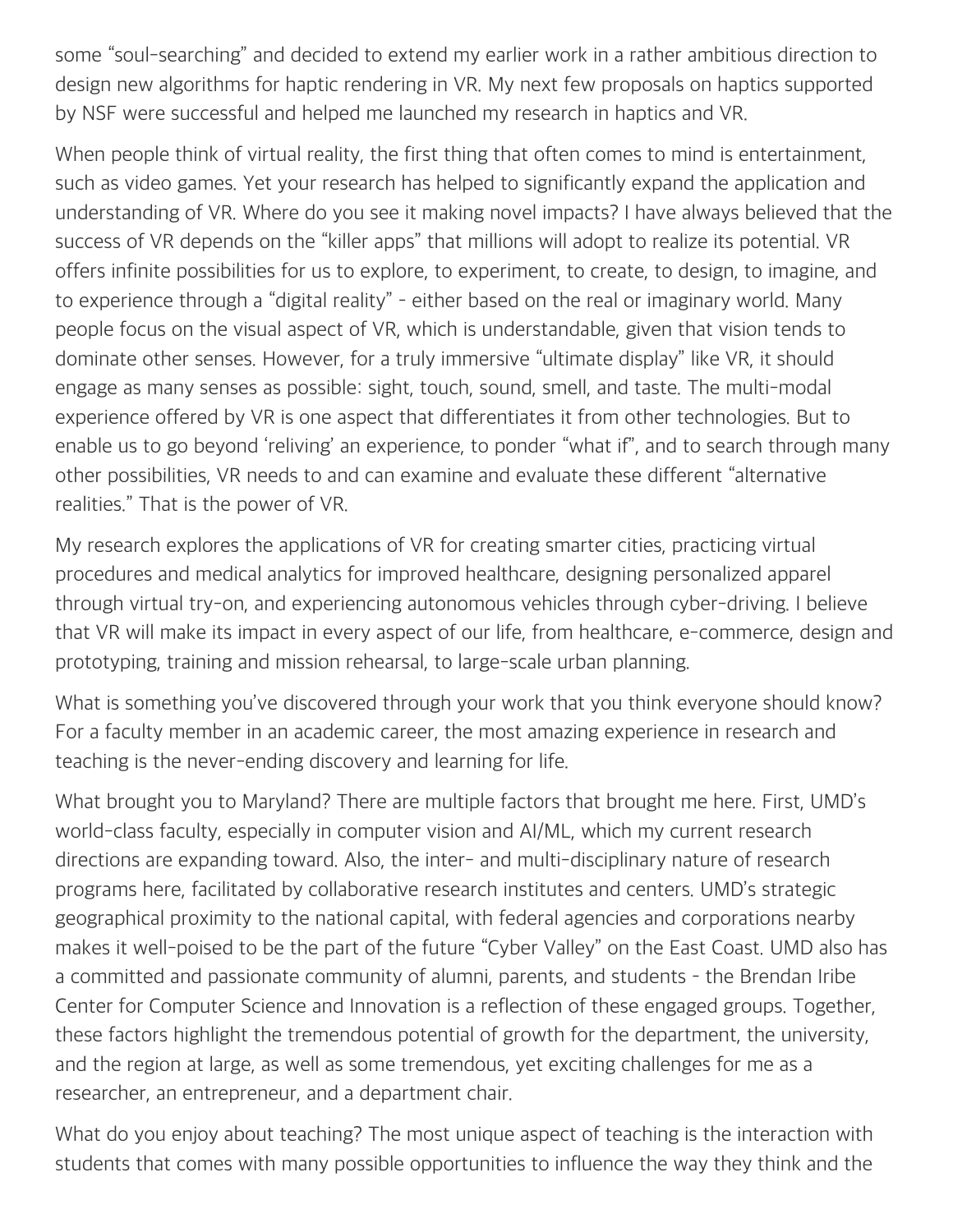way they affect how I view the world.

Later this year, you'll be moving into the new Iribe Center. What are you most excited about? There are so many amazing features in the new Iribe Center. The glass building maximizes the amount of sunlight, especially in the student offices and classrooms. Its roof-top garden, a vision by our generous alum, Brendan Iribe, is unheard of in an academic setting. It will offer an inviting place to relax, to think, and to imagine. Last but not the least, the Iribe Center offers beautiful classrooms, an auditorium, and research labs in which to teach, learn, work, and experiment.

You came to Maryland as chair of the Computer Science Department, one of the university's fastest-growing programs. What's one thing you hope to accomplish in your first year? In my view, there are three top priorities for the department. First, to have more controlled and selective growth—as well as a more diverse student population—in the CS majors. Second, to improve the quality of education and experiences for students by hiring more world-class faculty and tracks with the growth of CS majors, while also offering more inclusive learning environments and richer academic programs. Third, I'd like to see the breadth and depth of research by faculty and students expand, with increased relevance to society. We have, to a degree, taken some important steps on the first goal via the newly approved Limited Enrollment Program. We have been working on the second, which will have direct impact on the third as well.

As someone very connected to tech, what's a piece of convenience technology that you cannot live without? The iPhone. It enables us to connect with others via so many different means, provides us information at our fingertips, informs us of where we are and where we are heading, and entertains us – if we ever find spare time.

Article by Maggie Haslam

# **Special Feature New Campus Resource**

The Office of the Provost and the Teaching Facilities Committee have recently announced the launch of an exciting new campus resource: [CLASSROOMS.UMD.EDU](http://classrooms.umd.edu/).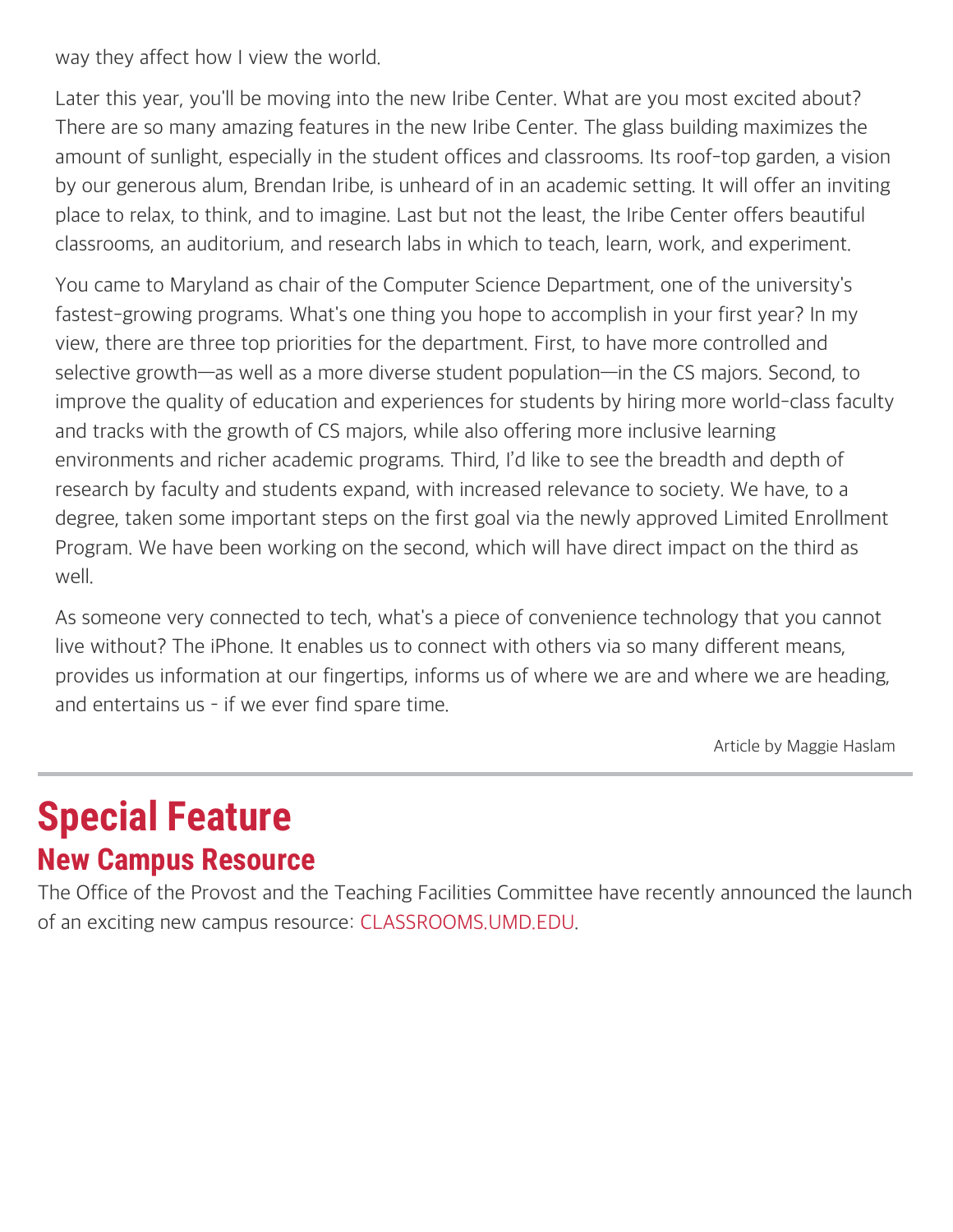### On this site you can:

Including photos, equipment listing, and schedules

### JG

Classroom Support, TLTC, Academic **Technology & Innovation** 

#### √

User Guides, Clicker Channels, User Support

#### J

**Descriptions, TERP Active-Learning Classroom Inventory, Teaching Resources** 

A tool to allow you to submit requests to add capabilities to an existing classroom space (maintenance requests, broken furniture, leaks, etc. should be reported to Classroom Support at 301-405-2500 or classrooms@umd.edu)

User Survey Results, Annual Reports, and more.

## **Recognition & Awards PTK Excellence Awards**

SUBMIT A NOMINATION! The nomination period for the PTK Excellence Awards is now open. We encourage nominations for nontenure track faculty who have been appointed as full time faculty at UMD for at least five years. Submit a nomination via the online entry form

#### **PROFESSIONAL TRACK FACULTY EXCELLENCE AWARDS**

 $To Do.$ \*Nomínate a PTK faculty member for the 2018-19 Award!

- Nomination window for each academic year is January 15-**February 15**
- Nomination materials due by **February 28**
- $\cdot$  The award includes a \$1,000 stipend and recognition from the Provost.

# **Faculty Development**

### **Spring Writing Groups**

Get your productivity flowing by joining a focused writing group or workshop group, where members workshop their work in progress. Groups typically consist of 3-7 colleagues who meet on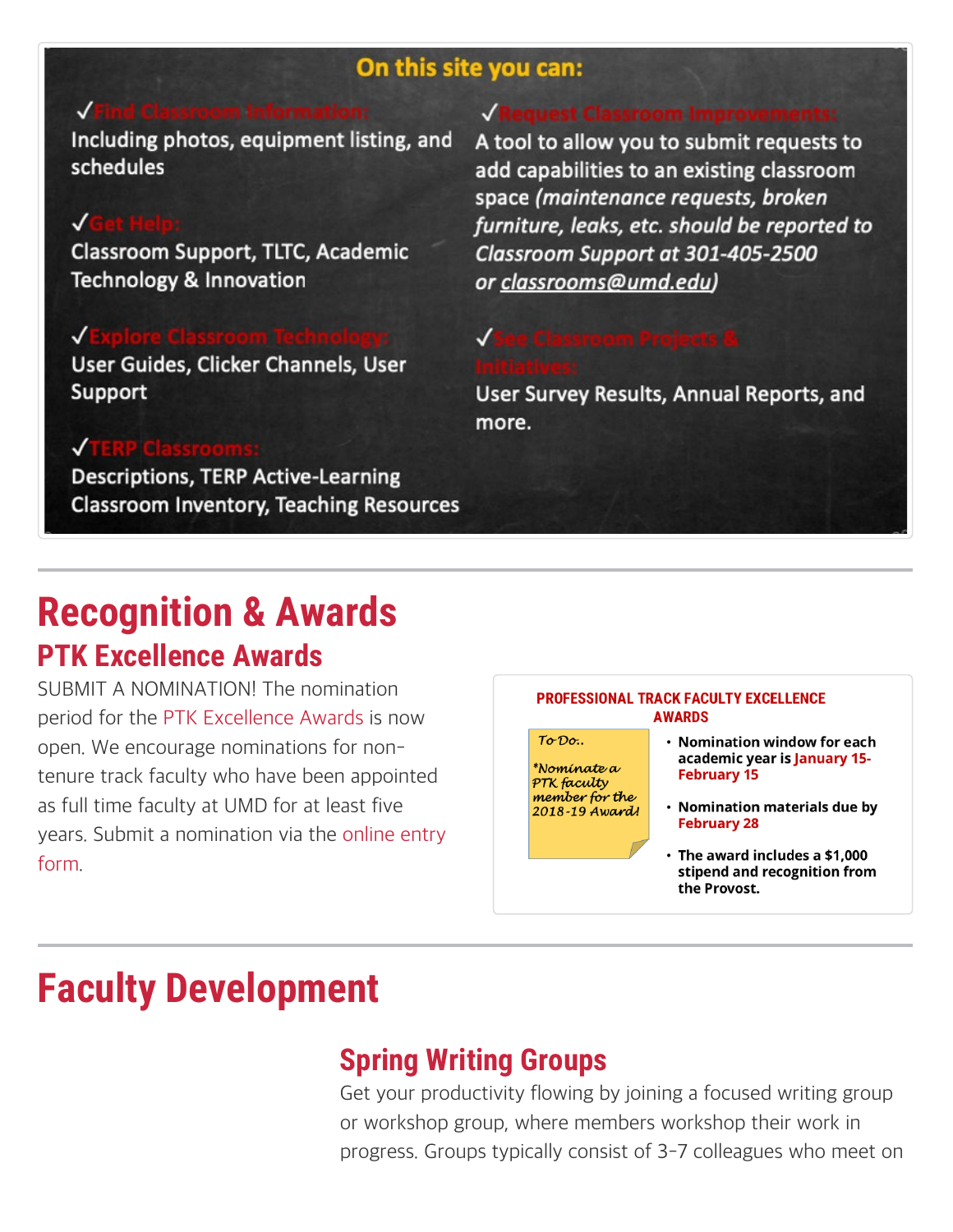

a regular basis to discuss tips and resources for maintaining a schedule and advancing scholarly goals. [Click here](https://umdsurvey.umd.edu/jfe/form/SV_9t0ItLOjBZxIgbb) to get started.

## **Faculty members -- we want to hear from you!**

[Take our brief survey](https://umdsurvey.umd.edu/jfe/form/SV_eOS7WZjuJOtAIe1) to let us know what types of programs you want to see us offer in Fall 2019 and beyond. Your input is valuable to our future initiatives. Responses are anonymous and results will be shared in the February newsletter.





## **Love the One You're With: Creating a Classroom Community**

It's the first day of class. They shuffle in, spot similar life-forms, and slip in with that group. Hipsters, serious young scholars, middle-aged moms and dads. One or two sad souls choose spots isolated from the others...Every good teacher knows that learning doesn't happen in isolation. Creating a learning community gives students..[.Read more](https://www.facultyfocus.com/articles/effective-classroom-management/love-the-one-youre-with-creating-a-classroom-community/).

# **City of College Park News**

### **Make your new home in College Park**

Looking to move closer to UMD? Howard Lane, a recently developed pocket area in the Old Town College Park neighborhood, has a few remaining lots for sale within 3 blocks of the university. [Read more](https://issuu.com/kidwellhomes/docs/howard_lane_homes).



# **Workshops & Events**

Feb. 11 [APT Workshop: Pre-3rd Year Review Assistant Professors](https://www.eventbrite.com/e/apt-workshop-pre-3rd-year-review-assistant-professors-registration-55023200875)

Feb. 13 [APT Workshop: APT Committee Chairs, Committee Members; Department Chairs & Directors; APT Process](https://www.eventbrite.com/e/apt-workshop-apt-committee-chairs-apt-committee-members-department-chairs-directors-apt-process-registration-55023950116) [Administrators](https://www.eventbrite.com/e/apt-workshop-apt-committee-chairs-apt-committee-members-department-chairs-directors-apt-process-registration-55023950116)